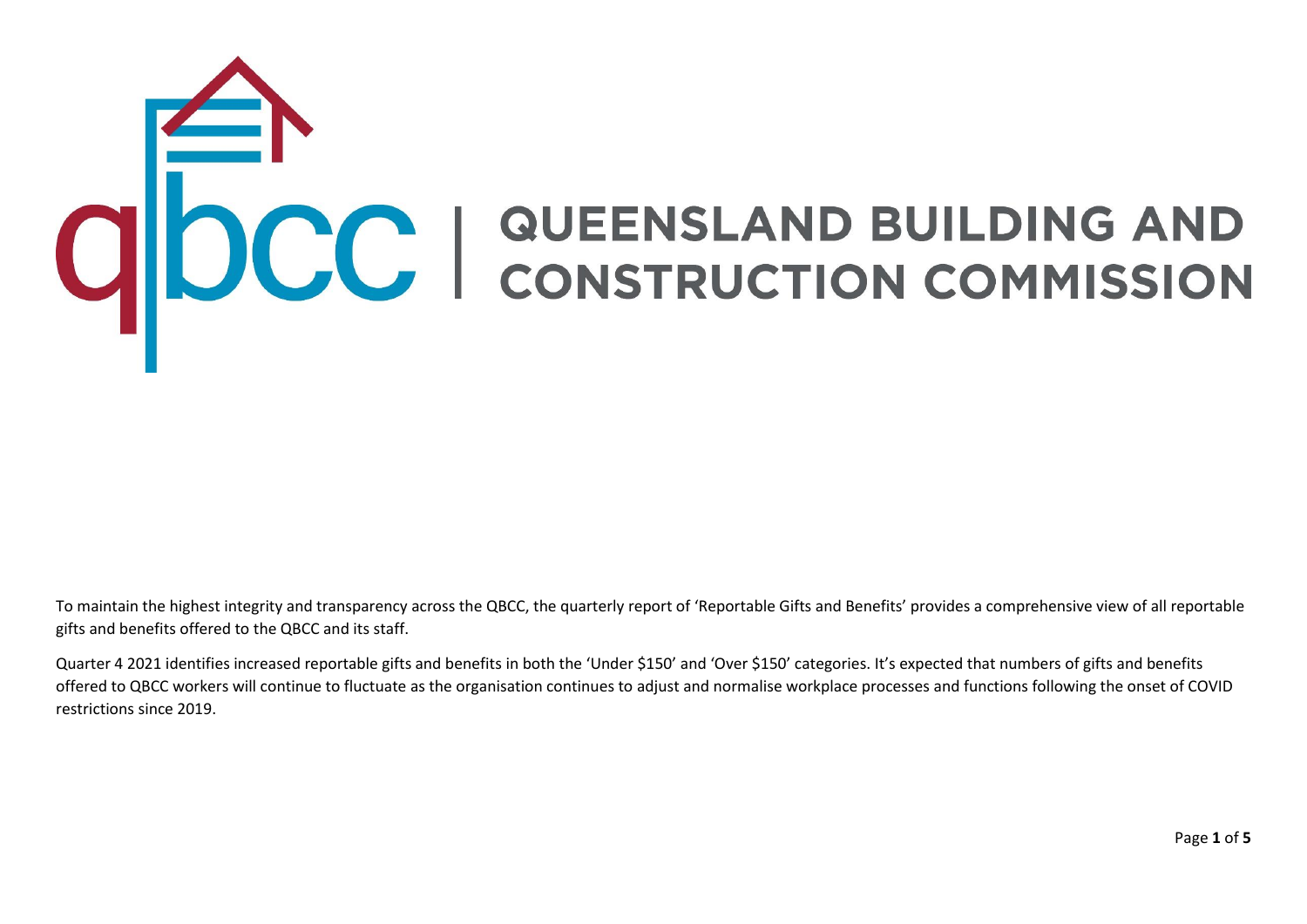## **Reportable Gifts and Benefits Register –\$150 and under**

Quarter 4: 1 October 2021 – 31 December 2021

| Date given<br>or received | <b>Description of donation, gift</b><br>or benefit                                         | <b>Retail</b><br><b>Value</b> | Name of<br>gifter/donor                    | <b>Name of</b><br>recipient | <b>Gift received was:</b><br>a) Retained by employee<br>b) Retained by agency<br>c) Declined by employee<br>d) Declined by agency | <b>Reason for accepting,</b><br>giving or declining gift                                                                                              | Name of<br>accountable<br>officer |
|---------------------------|--------------------------------------------------------------------------------------------|-------------------------------|--------------------------------------------|-----------------------------|-----------------------------------------------------------------------------------------------------------------------------------|-------------------------------------------------------------------------------------------------------------------------------------------------------|-----------------------------------|
| 5/10/2021                 | Invitation to attend BDAQ<br>Annual Awards night                                           | \$150.00                      | Gartner                                    | <b>Richard Cassidy</b>      | Retained by employee                                                                                                              | Maintain relationship<br>with Industry<br><b>Association BDAQ</b>                                                                                     | David Garland                     |
| 25/10/2021                | Invitation to industry<br>breakfast                                                        | \$100.00                      | Gartner                                    | Jeremy Janes                | Retained by employee                                                                                                              | Gartner is a key digital<br>partner for QBCC.<br>Attendance at this<br>event assists with<br>networking with other<br>CIOs and government<br>leaders. | David Garland                     |
| 19/10/2021                | CSQ invitation to QMBA golf<br>day                                                         | \$120.00                      | <b>CSQ</b><br>(Construction<br>Skills Qld) | William<br>Courtney         | Retained by employee                                                                                                              | Networking with key<br>industry bodies                                                                                                                | David Garland                     |
| 22/10/2021                | Invitation to attend 10-year<br>anniversary drinks                                         | \$30.00                       | Robinson Locke<br>Litigation<br>Lawyers    | Shane Wilson                | Declined by employee                                                                                                              | Declined due to<br>potential for<br>perceived Conflict of<br>Interest.                                                                                | Jean Collings                     |
| 27/10/2021                | Invitation to attend year-end<br>client celebration - hosted by<br>Sedgwick on 24 Nov 2021 | \$50.00                       | Sedgwick                                   | David Garland               | Declined by employee                                                                                                              | Declined due to<br>potential for<br>perceived Conflict of<br>Interest.                                                                                | Jean Collings                     |
| 2/11/2021                 | Coffee                                                                                     | \$3.50                        | Barry Dunphy,<br>Clayton Utz               | <b>Richard Cassidy</b>      | Retained by employee                                                                                                              | Stakeholder<br>engagement                                                                                                                             | Jean Collings                     |
| 11/11/2021                | Diet Coke                                                                                  | \$3.50                        | Clayton Utz                                | <b>Richard Cassidy</b>      | Retained by employee                                                                                                              | Courtesy                                                                                                                                              | Jean Collings                     |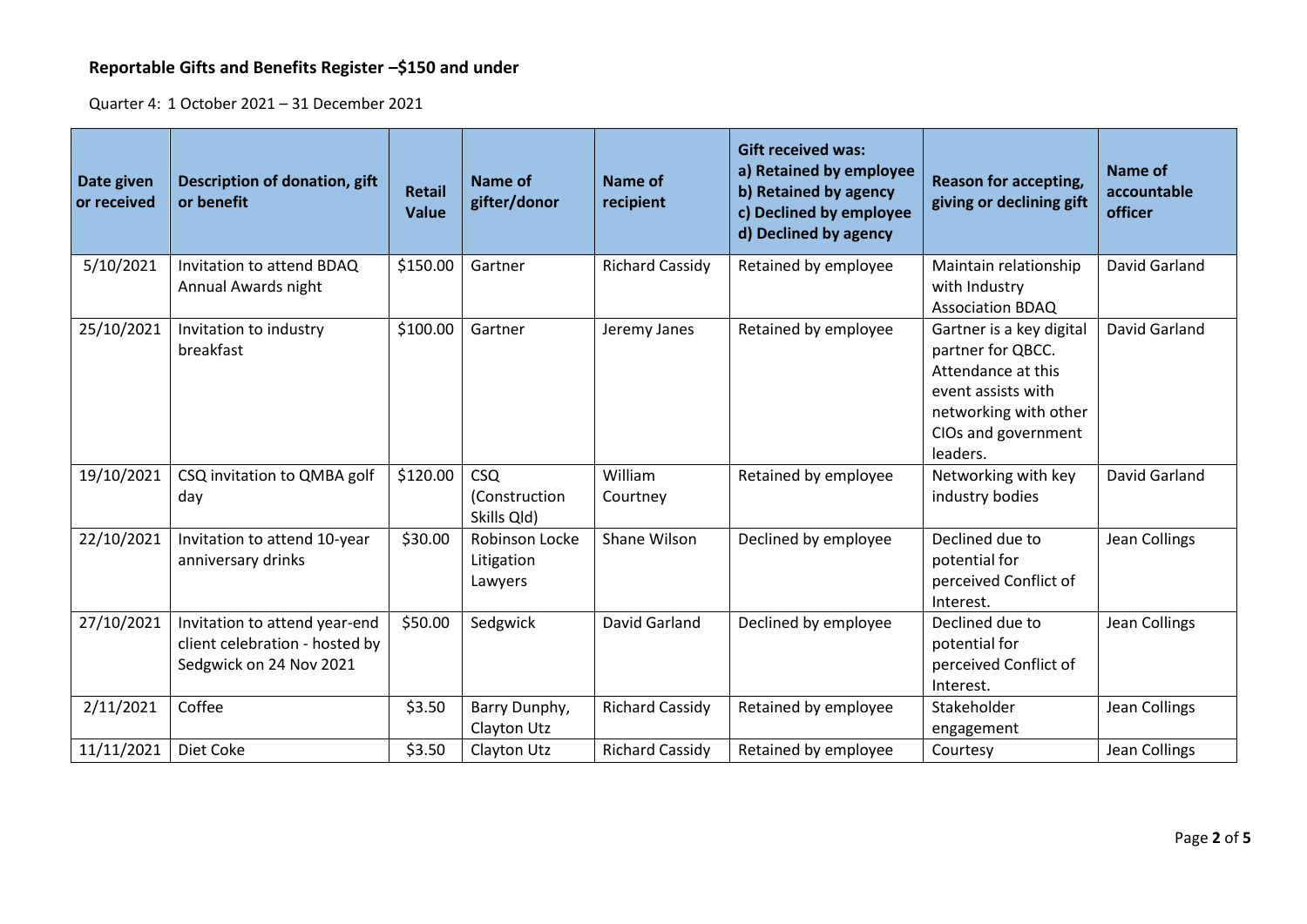| 12/11/2021 | Dry ingredients to prepare            | \$20.00  | <b>Taylor Fry</b>  | Shane Wilson        | Retained by employee | Stakeholder            | <b>Jean Collings</b> |
|------------|---------------------------------------|----------|--------------------|---------------------|----------------------|------------------------|----------------------|
|            | meal for virtual dinner               |          | (Actuary)          |                     |                      | engagement - meet      |                      |
|            |                                       |          |                    |                     |                      | with QHWS actuary      |                      |
|            |                                       |          |                    |                     |                      | and broker             |                      |
|            |                                       |          |                    |                     |                      | representatives in     |                      |
|            |                                       |          |                    |                     |                      | informal setting.      |                      |
| 12/11/2021 | Wine to accompany virtual             | \$55.00  | <b>Taylor Fry</b>  | Shane Wilson        | Retained by employee | Stakeholder            | <b>Jean Collings</b> |
|            | dinner                                |          | (Actuary)          |                     |                      | engagement - meet      |                      |
|            |                                       |          |                    |                     |                      | with QHWS actuary      |                      |
|            |                                       |          |                    |                     |                      | and broker             |                      |
|            |                                       |          |                    |                     |                      | representatives in     |                      |
|            |                                       |          |                    |                     |                      | informal setting.      |                      |
| 19/11/2021 | <b>Ticket to attend Project Trust</b> | \$24.00  | <b>Helix Legal</b> | Natasha Dennis-     | Retained by employee | Stakeholder            | <b>Jean Collings</b> |
|            | Workshop                              |          |                    | Weller              |                      | engagement - access    |                      |
|            |                                       |          |                    |                     |                      | to industry            |                      |
|            |                                       |          |                    |                     |                      | information on         |                      |
|            |                                       |          |                    |                     |                      | financial requirements |                      |
|            |                                       |          |                    |                     |                      | for Trust accounts     |                      |
| 24/11/2021 | <b>Ticket to attend Project Trust</b> | \$24.19  | <b>Helix Legal</b> | Melissa Ras         | Retained by employee | Stakeholder            | Jean Collings        |
|            | Workshop                              |          |                    |                     |                      | engagement - access    |                      |
|            |                                       |          |                    |                     |                      | to industry            |                      |
|            |                                       |          |                    |                     |                      | information on         |                      |
|            |                                       |          |                    |                     |                      | financial requirements |                      |
|            |                                       |          |                    |                     |                      | for Trust accounts     |                      |
| 24/11/2021 | Invitation to attend end of           | \$40.00  | Sedgwick           | Shane Wilson        | Declined by employee | Declined as no work    | Jean Collings        |
|            | year client function.                 |          |                    |                     |                      | closely with Sedgwick. |                      |
| 30/11/2021 | <b>Ticket to attend Project Trust</b> | \$24.20  | <b>Helix Legal</b> | <b>Rachel Cooke</b> | Retained by employee | Stakeholder            | <b>Jean Collings</b> |
|            | Workshop                              |          |                    |                     |                      | engagement - access    |                      |
|            |                                       |          |                    |                     |                      | to industry            |                      |
|            |                                       |          |                    |                     |                      | information on         |                      |
|            |                                       |          |                    |                     |                      |                        |                      |
|            |                                       |          |                    |                     |                      | financial requirements |                      |
|            |                                       |          |                    |                     |                      | for Trust accounts     |                      |
| 1/12/2021  | Basket of sweets/chocolates           | \$149.99 | MPAQ (Penny        | Hannah Fox          | Retained by employee | Courtesy - Maintain    | Jean Collings        |
|            |                                       |          | Cornah)            |                     |                      | relationship with      |                      |
|            |                                       |          |                    |                     |                      | stakeholder            |                      |
|            |                                       |          |                    |                     |                      |                        |                      |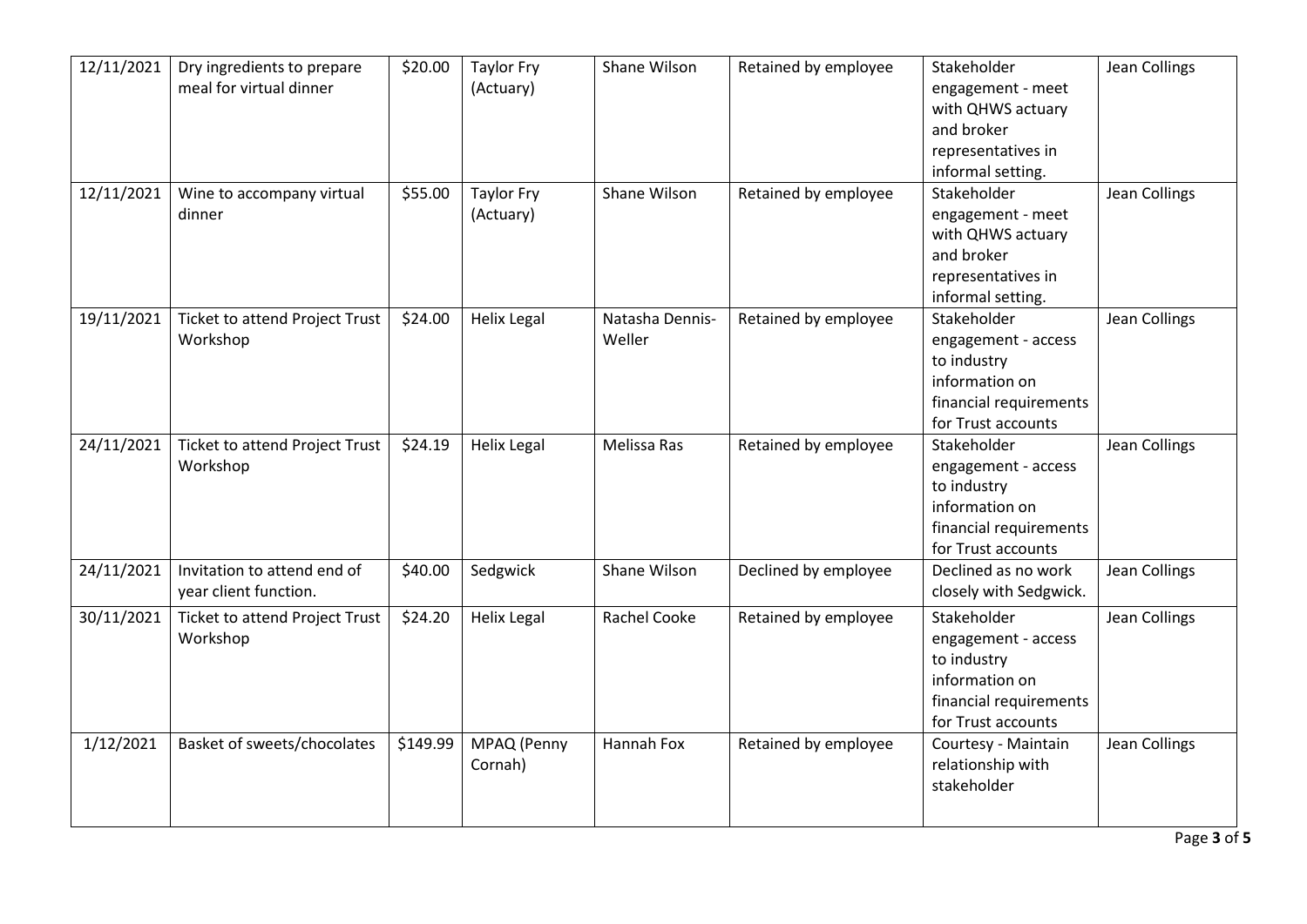| 1/12/2021  | Invitation to attend end of<br>year social function.             | \$20.00  | Veeam                                     | Lisa Grainger                                 | Declined by agency   | Declined due to<br>potential for<br>perceived Conflict of<br>Interest. | Jean Collings |
|------------|------------------------------------------------------------------|----------|-------------------------------------------|-----------------------------------------------|----------------------|------------------------------------------------------------------------|---------------|
| 3/12/2021  | Invitation to attend HIA 2021<br>Chairman's lunch                | \$100.00 | <b>HIA</b>                                | Dani Benstead                                 | Retained by employee | Networking with key<br>industry bodies                                 | Jean Collings |
| 7/12/2021  | Invitation to attend 2021<br><b>Cabinet Christmas Reception</b>  | \$50.00  | Honourable<br>Annastacia<br>Palaszczuk MP | <b>Richard Cassidy</b>                        | Retained by employee | Maintaining good<br>stakeholder<br>engagement                          | Jean Collings |
| 10/12/2021 | Christmas Gift Hamper<br>(cheese, biscuits, chocolates,<br>etc.) | \$85.00  | <b>Colliers</b><br>Property<br>Management | Dani Benstead<br>(Sunshine Coast<br>RSC team) | Retained by employee | Maintaining good<br>stakeholder<br>engagement                          | Jean Collings |
| 14/12/2021 | Supplier lunch (Christmas)                                       | \$22.95  | Hudson Global<br>Resourcing               | Katie Patrick                                 | Retained by employee | Relationship building<br>with<br>stakeholders/suppliers                | Jean Collings |
| 19/12/2021 | <b>Brisbane Bullets tickets</b>                                  | \$100.00 | Technology<br>People                      | Jeremy Janes                                  | Declined by Agency   | Declined due to<br>potential for<br>perceived Conflict of<br>Interest. | Jean Collings |